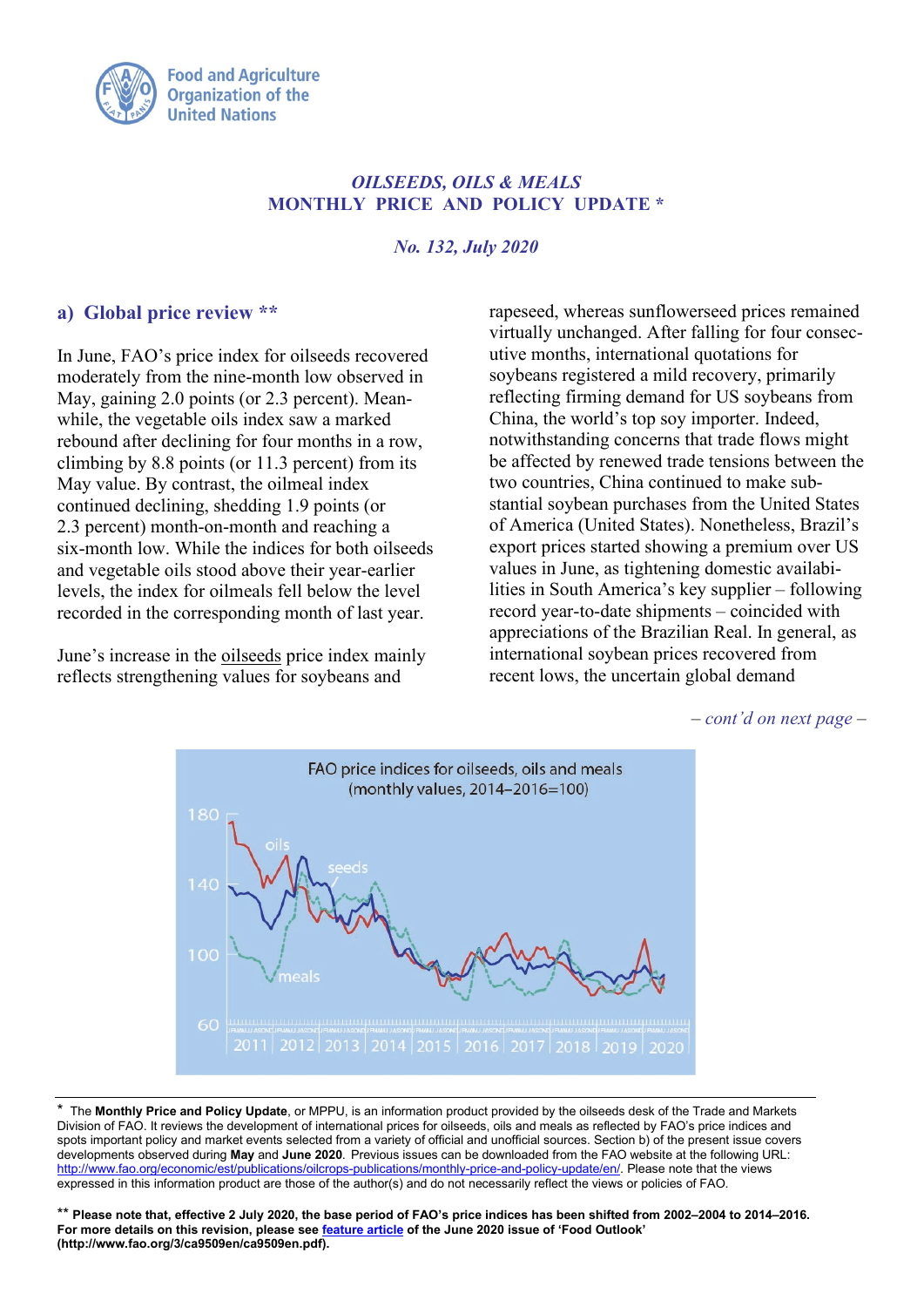#### Global price review *– cont'd*

outlook stemming from a resurgence of COVID-19 in a number of countries limited the market's upside potential, as did continued rapid planting progress in the United States under generally favourable weather conditions. In addition, reports of lower than expected US crushings during the month of May also weighed on prices. With regards to rapeseed, international prices rose for the third consecutive month, underpinned by further deteriorating production prospects in the EU on the back of persistent dryness in major growing regions. As for sunflowerseed, international quotations increased only fractionally. Although export supplies in the Black Sea region are poised to dry out towards the end of the current marketing season, a positive production outlook for 2020/21 contained the upside momentum on prices.

The index for oilmeals did not follow the upward movement recorded in the oilseed prices. Instead, the index posted a further decrease, primarily on account of lower soymeal values. Interna-tional soymeal quotations dropped to their lowest level since December 2019, as global feed demand remained subdued due to both prolonged worldwide COVID-19 lockdowns and Southeast Asia's lingering recovery from the African swine fever (ASF) epidemic. Furthermore, rising production of DDGS (dried distillers grains with solubles) in the United States – in the wake of recovering ethanol demand – started to exert downward pressure on protein meal prices.

With regards to vegetable oils, FAO's price index registered a sizable rebound in June, primarily reflecting higher palm oil values, while quotations of soy, sunflower and rapeseed oil also increased.

International palm oil prices rose sharply amid signs of recovering global import demand for both food and biofuel uses, tied to the recent easing of COVID-19 related lockdowns in a number of countries. Concerns over possible production setbacks in major producing countries provided additional support to prices. Reportedly, while the seasonal production peak is approaching in Southeast Asia, migrant labour shortages arising from protracted travel restrictions are threatening operations in oil palm plantations and mills, notably in Malaysia. While reviving global demand also lent support to the prices of other vegetable oils, soy and sunflower oil prices responded to limited export availabilities in leading exporting countries. In particular, subdued crushing activities amidst economic uncertainties and logistics constraints in Argentina, the world's leading soyoil exporter, coincided with firming soyoil import demand. In the case of rapeseed oil, recovering demand from the EU's biodiesel industry also underpinned prices.

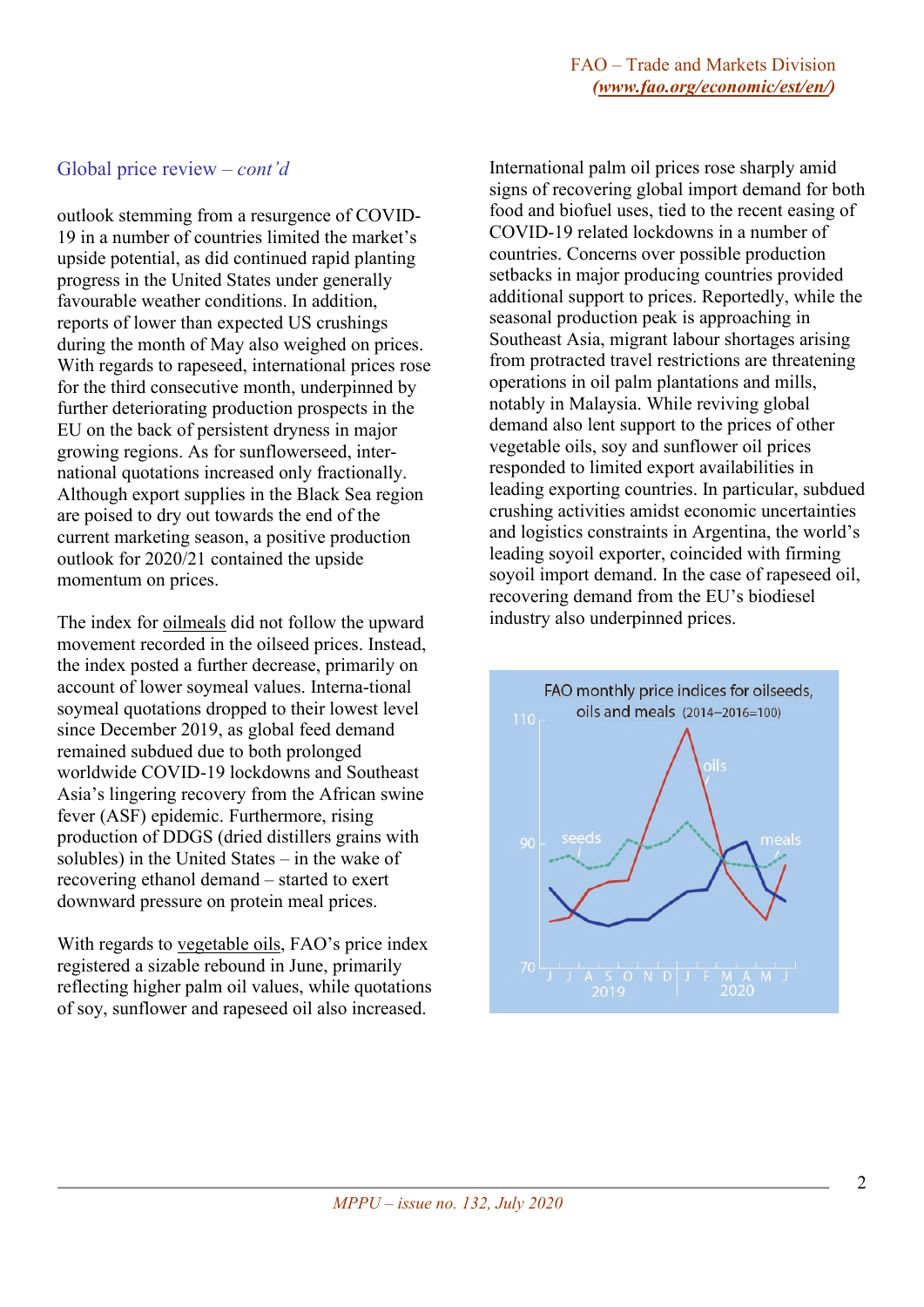# **b) Selected policy developments and industry news**

# **ARGENTINA – market regulation**:

In a bid to encourage producers to sell their recently harvested grain and oilseed crops, in May the country's Central Bank issued a resolution barring agricultural companies holding on to more than 5 percent of their harvest from accessing soft loans introduced to support small and mediumsized firms affected by the coronavirus pandemic.

# **BRAZIL – biofuel policy**:

In May, citing insufficient planned deliveries of biodiesel, the country's federal petroleum, oil and biofuel agency (ANP) approved an exceptional 5-day reduction in the mandatory blending rate of biodiesel from 12 percent to 10 percent. Reportedly, the production shortfall was linked to the recent record pace of soybean exports and unexpectedly robust demand for diesel fuel during the COVID-19 lockdowns.

**CANADA – agricultural support measures** 

**(rapeseed)**: The federal Government provided CAD 100 million (USD 74 million) to a Winnipeg-based agricultural processing firm planning to produce food-grade protein powders from peas and rapeseed. *(See also MPPU Jan.'18 & Mar./Sep.'19 on related R&D work conducted in Canada and the European Union.)*

**CHINA – agricultural policy**: The Government announced that in 2020 it would develop and implement a response plan to ensure domestic food security amid the COVID-19 crisis, while also setting out a plan to secure food supplies in the medium-to-long term. Measures envisaged under the medium term plan will be aimed at: i) stabilizing the area and output of major crops by providing incentives to key producing regions; ii) supporting the recovery in pig production; iii) raising the volume of domestic inventories and improving the management of public grain reserves; and iv) diversifying imports of major agricultural commodities and inputs.

**CHINA – market regulation**: With a view to secure agricultural supplies during the coronavirus pandemic, the Chinese Government urged both state-owned and private trading firms and food processors to step up procurement of grains, oilseeds and livestock products. Reportedly, a possible second wave of global infections raised concerns about potential supply chains disruptions, for instance regarding the supply of soybeans and derived products from South America.

**CHINA – import policy**: The country's customs authority asked exporters supplying food products to China to officially certify that their produce is not contaminated with the virus that causes COVID-19, according to the media. Meanwhile, after a fresh outbreak in a wholesale food market, Beijing Municipality started testing all imported foods for coronavirus. Regulatory authorities and private sector associations in exporting countries pointed out that there was no evidence that coronavirus could be transmitted via food products. A U.S. agricultural export group started issuing letters stating that their cargoes were harvested, processed and handled consistent with industry safety standards, specifying that exporters cannot guarantee that their shipments remain contamination-free after they leave their facilities.

**CHINA – GMO policy**: China's Agricultural Ministry issued biosafety certificates for two new imported soybean varieties and renewed the permits for six other GM crops, including one soybean variety. The concerned crops are to be used as animal feed. The authorizations came into effect on 11 June and will remain valid for five years. *(See also MPPU Jan. & Mar.'20.)*

**CÔTE D'IVOIRE – agricultural support measures (oil palm)**: The country's oil palm sector features among the agricultural industries earmarked under a XOF 250 billion (USD 434 million) Government programme to help the agricultural, fishing and aquaculture sectors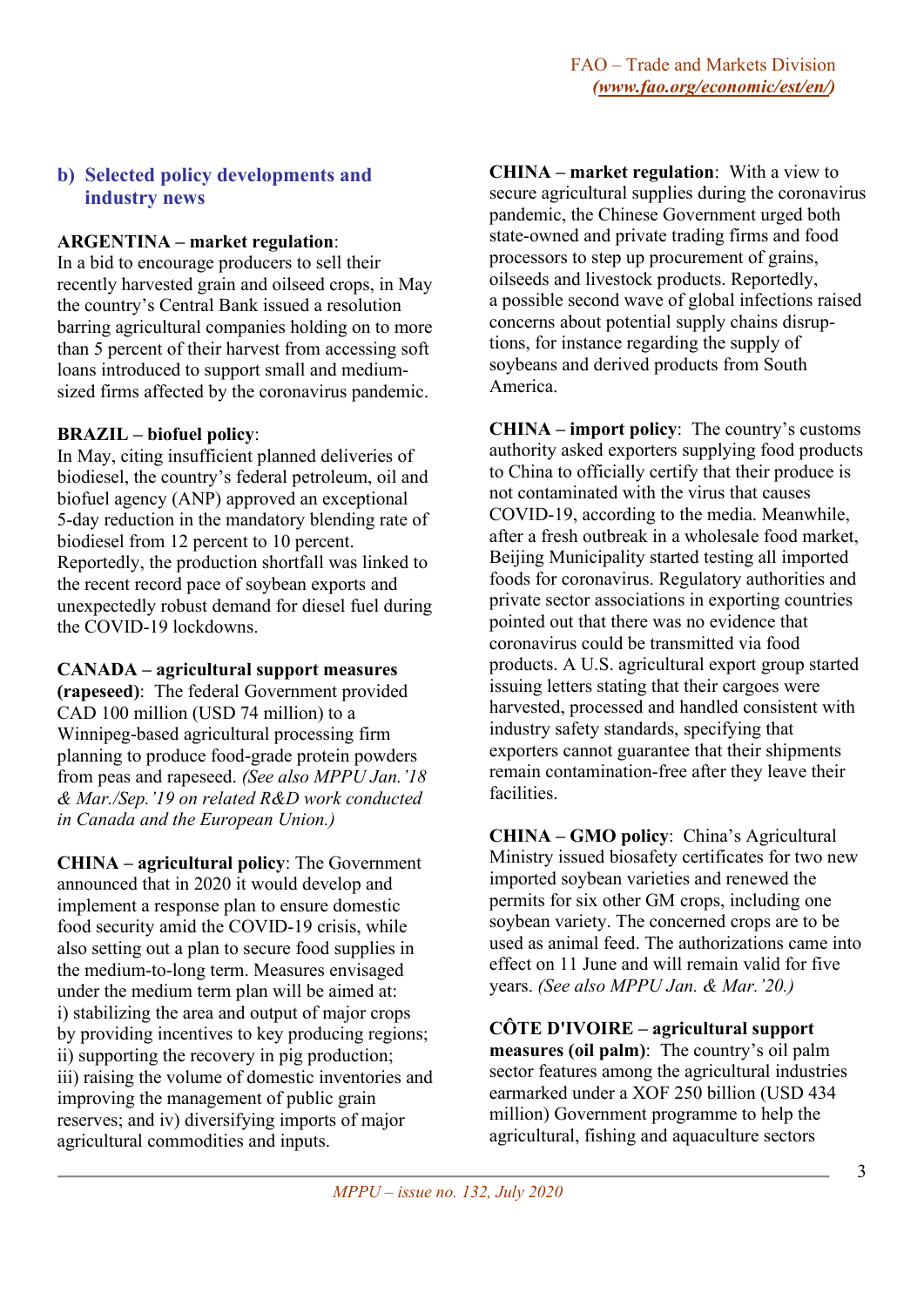recover from the effects of the coronavirus pandemic.

#### **EURASIAN ECONOMIC UNION – export**

**policy**: On 2 June, the Eurasian Economic Commission excluded soybeans from the temporary, COVID-19 related export restrictions introduced last April *(see MPPU May'20).* Furthermore, to stabilize the price of sunflowerseed on internal markets, the Commission envisaged to extend the export restrictions for sunflowerseed until 31 August 2020 (from the original expiry date 30 June). However, the export ban for seeds would be lifted in favour of a less restrictive regime, while exports of sunflower oil would be entirely freed from restrictions.

#### **FRANCE – biotechnology regulation**:

Triggered by a ruling of the European Court of Justice regarding gene-editing/mutagenesis technologies *(see MPPU Aug.'18)*, France notified the European Commission of its intention to prohibit the use of seven herbicide resistant rapeseed varieties – a measures that would comprise zero-contamination requirements. Observers expect the measure to negatively impact rapeseed and planting seed exports from Canada, other EU countries and South America to France. Reportedly, the use of sunflowerseed varieties developed via identical techniques will continue to be allowed.

### **FIJI – agricultural support measures**

**(coconut)**: For 2020, the Fijian Government allocated FJD 1.6 million (USD 744 000) to its coconut development programmes, focusing on the rehabilitation of existing fields and plantations. Reportedly, senile plantations are the main reason for the country's falling production, along with fluctuating copra prices, high production costs, shortage of copra cutters, cyclones and other extreme weather events.

### **INDIA – agricultural policy**:

The Indian Government leveraged the COVID-19 crisis to launch a series of market reforms and long-term measures to increase the competi-

tiveness of the country's agricultural sector and enhance the income of farmers. In May, after supply chain disruptions during COVID-19 lockdowns revealed critical gaps in agricultural infrastructure, the Government set up a farm infrastructure fund as part its economic stimulus package. Subsequently, in June, the Government launched reforms concerning agricultural marketing, the management of marketable surpluses, and access of farmers to institutional credit – thus combining short-term fiscal relief payments with extensive market liberalization policies. In particular, it amended the Essential Commodities Act (ECA) of 1955 – which authorized the Government to regulate prices as well as stocks of commodities – to deregulate the marketing of selected products, including cereals, pulses, oilseeds and edible oils, onions and potatoes. The amendment will empower farmers to seek contract farming arrangements and engage directly with potential buyers (i.e. retailers, food aggregators and processors) prior to harvest. Furthermore, food processors and value chain participants will no longer be subject to stock limits (except under extraordinary circumstances), while traders will be free to enter into export commitments. Moreover, to provide adequate choices to farmers to sell their produce at attractive prices, the country's Agricultural Produce Marketing Committee (APMC) Act has been complemented by laws permitting free interstate trade and e-trading of agricultural goods. As a result, farmers will no longer be required to sell their produce on selected, regulated wholesale markets – a development expected to reduce their reliance on middlemen.

### **INDIA – minimum support prices**:

On 1 June, to ensure remunerative prices for growers, the Union Cabinet approved increases in the minimum support prices (MSP) for all Kharif crops for marketing year 2020/21. The support prices for soybeans, groundnuts, sunflowerseed, sesameseed and nigerseed were set at, respectively, INR 38 800, 52 750, 58 850, 68 550 and 66 950 per tonne (or USD 516, 701, 782, 911 and 890). Compared to last season, the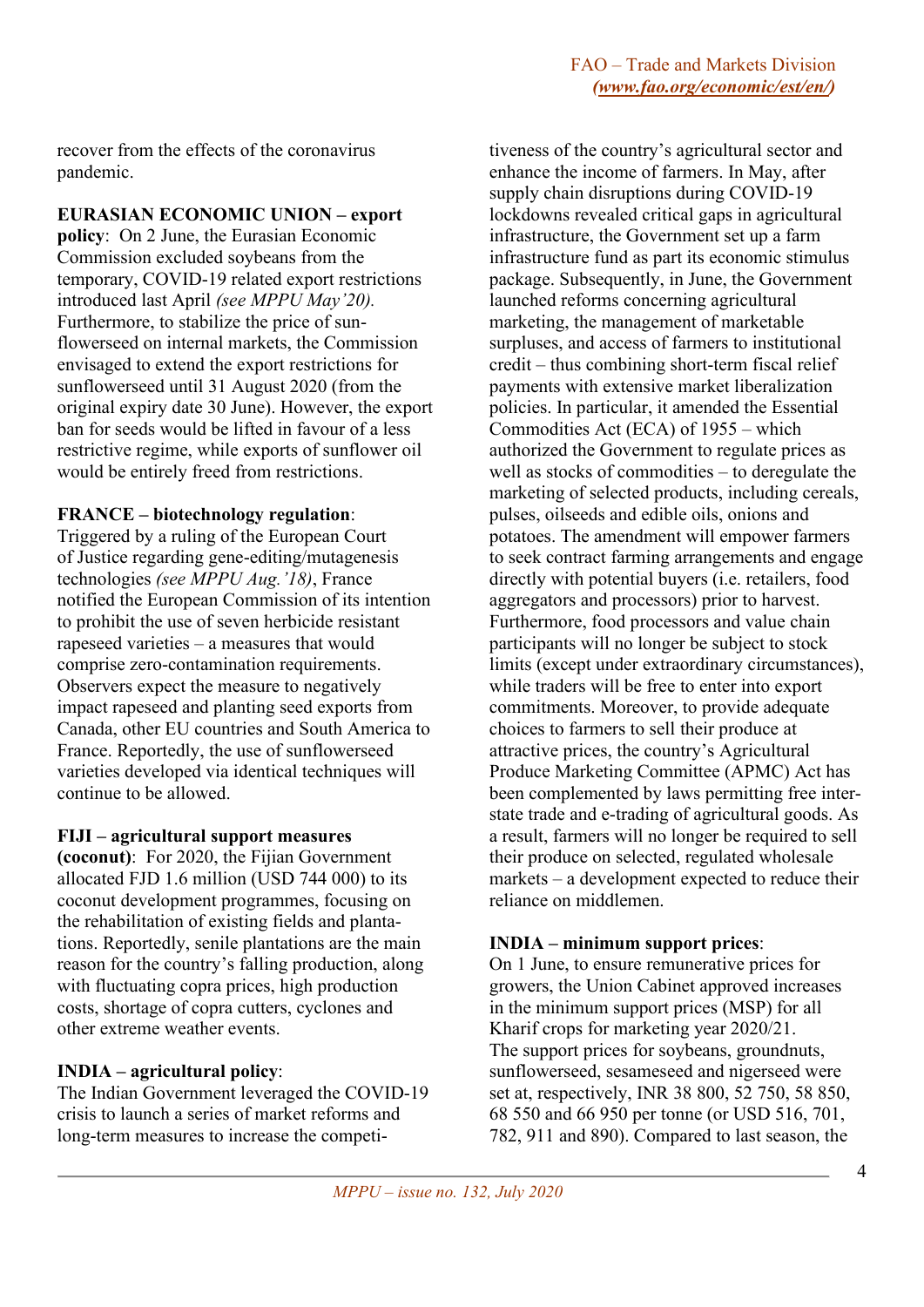support prices for the two key oilcrops, soybeans and groundnuts, have been raised by 5 percent and 4 percent, respectively.

**INDIA – import policy**: In a bid to protect the domestic refining industry from surging imports of refined palm oil, in May, India's Department of Commerce suspended a number of import licences. The affected permits related to imports from neighbouring countries such as Nepal and Bangladesh, which do not produce palm oil but enjoy duty-free access to India based on the South Asian Free Trade Agreement. *(See also MPPU Aug.'18)*

**INDONESIA – agricultural policy (oil palm)**:

Under a deregulation bill currently being debated by the Indonesian Parliament, palm oil companies would no longer be required to allocate a fifth of their land for smallholder farmers, according to media reports. The requirement under review – known as 'plasma requirement' – was introduced in 2007 to ensure that the sector's growth would benefit rural communities, including through the provision (by large plantations) of input supplies, training, purchase guarantees and eventual access to land titles. According to the country's oil palm business associations, plantation companies are facing difficulties in finding land for the smallholder programme, amid complex government regulations and recently introduced bans on plantation expansion.

### **INDONESIA – biofuel policy**:

In May, the Government approved a subsidy of IDR 2.78 trillion (USD 188 million) in support of the country's recently introduced B30 biodiesel programme *(see MPPU Jan.'20).* An additional IDR 760 billion (USD 52 million) would be contributed by the oil palm industry this year via an increase – with effect from 1 June – in the export levy collected on palm oil exports from USD 50 per tonne to USD 55. The levy on refined palm oil exports would range USD 25–45 per tonne, compared to the previous USD 20–40 range. The need to raise fresh funds to support biodiesel production – and thereby promote

domestic palm oil uptake – arose from the recent plunge in crude mineral oil prices and the worldwide disruption in fuel demand caused by the coronavirus pandemic, which resulted in a widening of the price gap between biodiesel and regular diesel. According to data from Indonesia's Energy Ministry, in May, the per litre cost of producing palm oil-based diesel and regular diesel stood at IDR 8 494 and IDR 3 083 (USD 0.58 and 0.21) respectively, entailing a price gap of more than double the level recorded in January 2020. The country's Trade Ministry estimates domestic consumption of oil palm-based biodiesel at 8 million kiloliters in 2020, falling short of the initial target of 9.6 million kiloliters. Government officials informed that the shift in mandatory blending from 30 percent to 40 percent – originally planned for 2021 *(see MPPU Jan.'2020)* – would be postponed to 2022. Furthermore, the target year for producing fuel entirely made from palm oil would be delayed from 2023 to 2026.

# **INDONESIA – sliding export tax (palm oil)**:

For June and July, Indonesia's progressive export tax for palm oil has been set at zero, as the respective reference prices remained below the USD 750 per tonne threshold level that triggers taxation. July marks the fourth consecutive month of tax suspension.

**MALAYSIA – biofuel policy**: The Government announced that the nationwide rollout of its B20 biodiesel programme, which requires the blending of regular transport diesel with 20 percent of palm oil-based diesel, would be resumed in September of this year. Implementation had been temporarily suspended due to the country's COVID-19 related lockdown *(see MPPU May'20).* The programme's Nationwide rollout is still expected to be completed by mid-2012 *(see also MPPU Mar.'20).*

# **MALAYSIA – variable export tax (palm oil)**:

For the month of June, Malaysia's progressive export tax for palm oil was lowered to zero, as the respective benchmark price fell below the RM 2 250 per tonne (USD 527) threshold that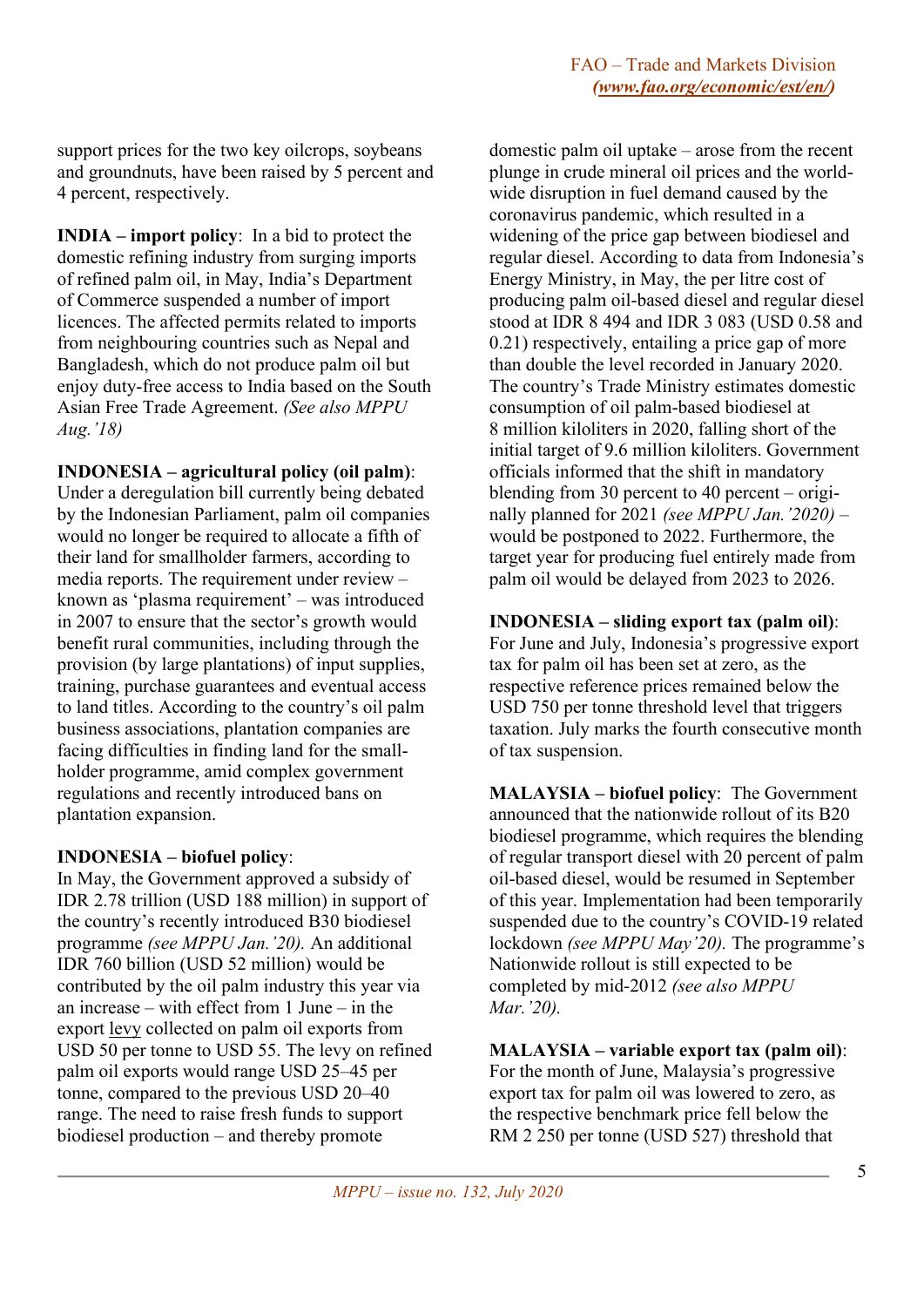triggers taxation. World palm oil prices plunged by about 35 percent between January and May 2020, when they lingered around 10-month lows, due to a decline in global demand resulting from worldwide lockdown measures to slow the spread of COVID-19. In June, the Government decided to exempt all palm oil products (including crude palm oil and crude/refined palm kernel oil) from the export duty from July to December 2020, in a bid to stimulate exports and thus accelerate the sector's recovery from the COVID-19 crisis. The measure is part of an economic stimulus package to assist industries hit by the pandemic.

#### **MALAYSIA / EUROPEAN UNION – trade dispute (EU renewable energy policy)**:

Reversing its earlier stance on the matter, the Malaysian Government announced that it would formally request WTO dispute consultations with the European Union regarding measures adopted by the EU and its Member States in the renewable energy sector – notably the classification of palm oil as a biofuel feedstock with 'high indirect land use change (ILUC)-risk' *(see MPPU Mar.'19 & Mar.'20).* The Malaysian Government views the EU's policy as a discriminatory action that restricts free trade practices, while lacking transparency and scientific credibility and disregarding Malaysia's sustainability efforts. Malaysia would thus embrace Indonesia's position and act as third party in the WTO case filed by Indonesia in December 2019 *(see MPPU Jan.'20).*

### **PAKISTAN – market regulation (vegetable**

**oils)**: Pakistan's Ministry of Industries and Production requested the country's Competition Commission to initiate an inquiry regarding domestic cooking oil and ghee prices, local media reported. Reportedly, the Ministry was concerned that since the beginning of the year retail prices of vegetable oil had remained unchanged – notwithstanding i) the recent decline in the price of imported palm oil, ii) the partial suspension of customs duties for oilcrops products implemented to secure imports of essential goods during the

COVID-19 crises *(see MPPU May'20),* and iii) a decrease in transportation costs following the recent plunge in world mineral oil prices.

### **SPAIN – market regulation (olive oil)**:

After the completion of the European Commission's olive oil storage aid scheme for the 2019/20 season that benefited in particular Spanish growers *(see MPPU Mar.'20),* in May, the Spanish Government called for an extension of the scheme to raise market prices and facilitate the sector's recovery prior to the start of the next marketing year – explaining that the COVID-19 pandemic had aggravated the crisis of the olive oil market. In order to prevent future price collapses, Spain also proposed to include the olive oil sector in the EU's Common Market Organization (CMO) regulation, which provides for the use of public intervention and other market tools to overcome temporary market disturbances. Meanwhile, the Government reached agreement with national industry associations over a series of corrective measures at domestic level.

# **THAILAND – market regulation (palm oil)**:

Thailand's Energy Ministry held discussions with the country's palm oil trade to explore the possibility of applying blockchain technologies along the palm oil supply chain, local media wrote. Reportedly, the proposal is aimed at i) stabilizing farm gate prices of fresh fruit branches, ii) simplifying palm oil trade by curbing the role of middlemen, and iii) preventing smuggling. Adoption of the digital ledger technology would remain voluntary. A first round of trials involving selected biodiesel plant operators is expected to be implemented soon.

**UKRAINE – export policy**: At the end of May, VAT export refunds for soybeans and rapeseed were re-established for all exporters, i.e. farmers, crushers and trading companies *(see also MPPU Mar.* '20). The new regulation is expected to trigger a decrease in domestic crush in the 2020/21 marketing year.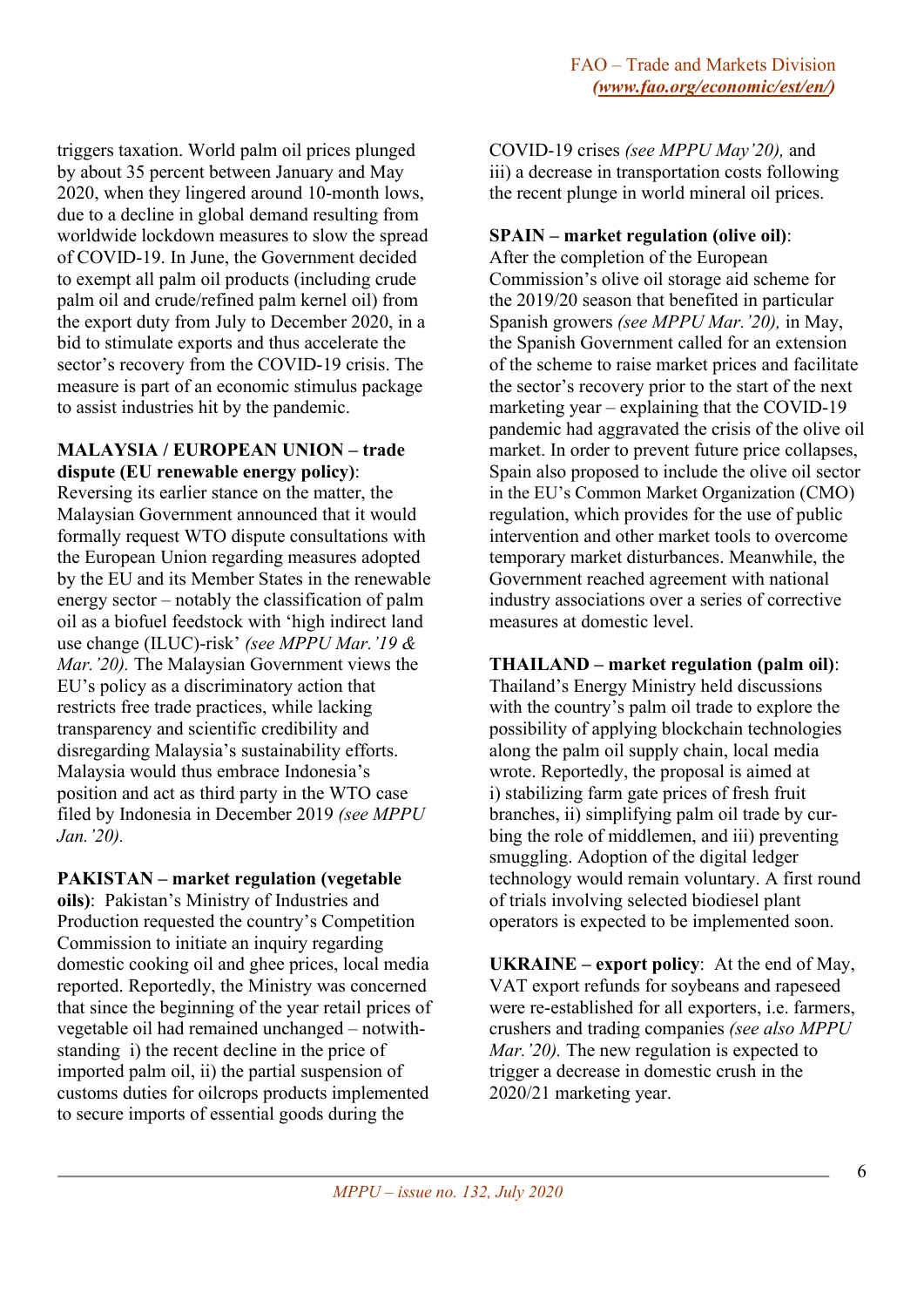# **UNITED STATES OF AMERICA – import**

**policy (EU trade dispute)**: The office of the U.S. Trade Representative (USTR) is considering whether to increase the existing 'corrective tariffs' on selected goods imported from the European Union – in retaliation for illegitimate subsidies the trading bloc granted to its aviation industry *(see also MPPU May & Nov.'19).* Reportedly, the goods under review include individually packed olive oil from Spain, the tariffs of which could be raised from their current level (of 25 percent) up to 100 percent. In addition, USTR is considering to impose tariffs on bulk and packaged olive oil from the rest of the EU.

### **UNITED STATES OF AMERICA – biodiesel import restrictions (Argentina)**:

The U.S. Department of Commerce determined – with respect to the anti-dumping and countervailing duties applied to imports of biodiesel from Argentina – that circumstances warranting the termination of such levies do not exist and hence confirmed the duty rates already in place since 2017–2018. The decision in part reverses preliminary findings announced in July 2019 *(see MPPU Sep.'19).* 

# **UNITED STATES OF AMERICA – pesticide regulation**:

A U.S. Appeals Court blocked domestic sales of dicamba (– a pesticide widely used in the cultivation of GM soybeans and cotton –), thereby suspending a federal regulator's permit regarding the product *(see MPPU Oct. & Dec.'18).* According to the ruling, the Environmental Protection Agency (EPA) underestimated the environmental and other risks arising from the use of dicamba-based herbicides. After the court's ruling, EPA determined that farmers who had already purchased dicamba products can legally use them until end-July 2020. On a separate note, a different Appeals Court permanently blocked California from requiring producers of glyphosate-based herbicides to label their products with a cancer warning. The court argued that the state's requirement was not supported by regulatory findings.

# **UNITED STATES OF AMERICA – biofuel**

**policy**: In Iowa – the United States' leading producer of biodiesel – legislators approved a sixyear extension of the state's Fuel Tax Differential that expired in June 2020. The differential reduces the taxes on the cost of diesel blends containing at least 11 percent of soy oil-based biodiesel by about 3 US cents per gallon. Reportedly, roughly half of the transportation fuel sold in Iowa consist of B11 blends or higher.

# **VIET NAM – pesticide regulation**:

Viet Nam's Ministry of Agriculture extended the authorization of herbicide products containing glyphosate until end-June 2021, thereby postponing a ban scheduled to take effect on 10 June 2020.

# **Sector development measures – Mozambique**:

The Mozambican Government expanded the remit of the country's Cotton Institute to include oilseeds. The move is meant to step up efforts to promote the nation's production, marketing, processing and export of oilseeds, notably soybean, sunflowerseed and sesame.

# **Olive oil standards (United States of America)**:

The North American Olive Oil Association petitioned the U.S. Food and Drug Administration to regulate extra-virgin and virgin olive oil to address recurrent mislabelling of grades, adulteration and other unfair business practices. The petition follows a similar request filed in November 2019 by the American Olive Oils Producers Association *(see MPPU Jan.'20).*

**Futures markets**: The derivatives exchanges *CME Group* and *Brasil Bolsa Balcão* agreed to jointly develop risk management products for the Brazilian market, including a futures contract for Brazilian soybeans, tied to export prices in Brazil. Meant to cater for customers' demand for regional hedging and price discovery tools, the initiative could lead to the launch of a new contract in the third quarter of 2020, subject to regulatory approval.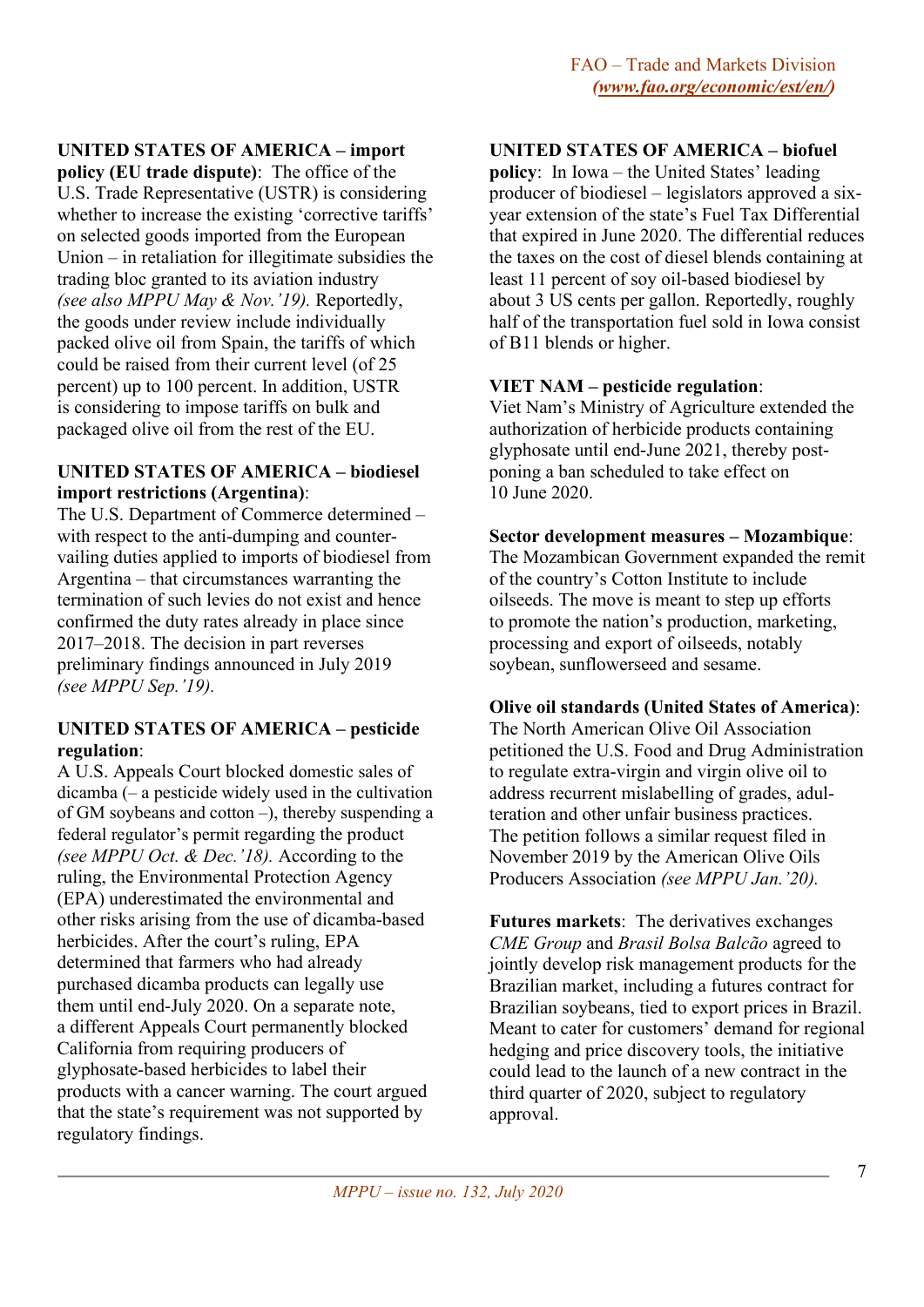**Transport & logistics**: According to the Malaysian Palm Oil Council, transport restrictions put in place since the beginning of the year by several countries to curb the spread of COVID-19 led to serious disruptions to trade in vegetable oils and fats, notably palm oil. In particular, control requirements and other regulatory measures introduced by port authorities in China and India were said to have hampered palm oil trade flows.

#### **Biodiesel feedstock – company policies**:

Italy's leading oil and gas company announced that, as part of its 2020–2023 decarbonization strategy, it plans to phase out, by 2023, the use of palm oil and its derivatives as biodiesel feedstock. Reportedly, in 2019, the company used the following biodiesel feedstock: palm oil (242 000 tonnes), palm oil mill effluent (23 000 tonnes), used cooking oil (31 000 tonnes), and other oils (8 000 tonnes). The company's imports of palm oil and derivatives in 2018 and 2019 amounted to, respectively, 280 thousand tonnes and 700–800 thousand tonnes. *(See also MPPU May'20)*

**Certified sustainable palm oil – market promotion**: The European Palm Oil Alliance (EPOA), a coalition of companies and organizations supporting initiatives committed to sustainable palm oil across Europe, estimated that in 2018 – although 83 percent of the palm oil imported for food by European refiners was certified sustainable – only 60 percent was bought as such by the European food industry and retail sector. Therefore, EPOA and other groups advocating the use of sustainable palm oil renewed their calls on EU food manufacturers and retailers to replace conventional palm oil with certified sustainable produce and communicate about it through specific labelling on packaging.

### **Palm oil – RSPO news**

Fire prevention: In view of the approaching dry season, which typically sees an increase in the number of forest and peatland fires, the Roundtable for Sustainable Palm Oil (RSPO) activated a number of precautionary measures. Underlining that the use of fires to clear land, manage waste or

control pests is banned within certified members' concessions, the organization contacted all members to ensure their certified units follow specific fire prevention and control measures and engage with adjacent stakeholders on similar actions. Furthermore, the group started to monitor fire hotspots within both RSPO certified and noncertified concessions, using a variety of tools including satellite information. In case hotspots are detected within a member's concession area, RSPO would call for timely ground verification and corrective action. Reportedly, in 2019, RSPO detected a total of 1 403 hotspots within member concessions from a total of 464 thousand hotspots identified across Malaysia and Indonesia.

Market promotion (China): Renewing its efforts to promote the awareness and consumption of certified sustainable palm oil in China, RSPO held a webinar aimed at fostering collaboration with and between local stakeholders, comprising government agencies, industry associations, NGOs and Chinese and foreign companies. Although China is the world's third largest importer of palm oil after India and the EU, certified palm oil only accounts for a small portion of the domestic market.

• Grievance mechanism: RSPO committed to enhance the workflow of its Grievance Unit to better serve stakeholders, further improve the processing of complaints, and reduce the current backlog of cases. The unit receives complaints regarding labour, social, environmental and landrelated issues. Reportedly, cases can be complex and involve various parties and stakeholders, while all parties are required to follow RSPO's Complaints and Appeals Procedure and respect the independence of the Complaints Panel.

### **Sustainable soy – private sector initiative**:

The *Soft Commodities Forum* of the *World Business Council for Sustainable Development (WBCSD),* which is composed of the world's leading grain and oilseed traders, partnered with civil society group *Solidaridad* to engage farmers in Brazil's Cerrado region to expand and improve soy production through efficient and sustainable land use. Focusing on areas characterized by high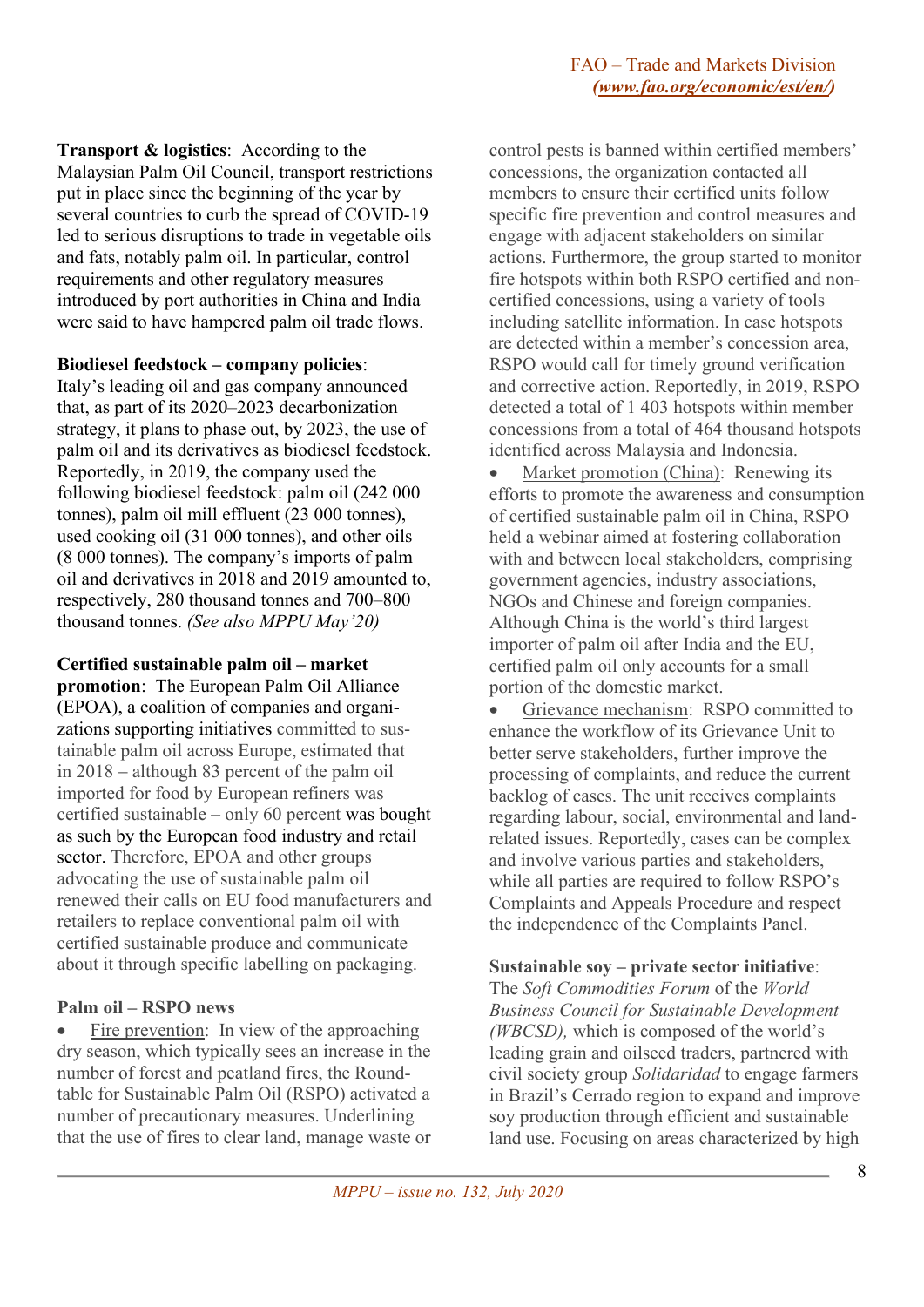rates of native vegetation conversion, the project would collaborate with farmers and co-develop approaches that promote profitable soy production along with low-carbon and climate-smart practices. After an initial phase to assess current practices and understand land-use dynamics in the region, the project would reach out to key partners to jointly develop action plans.

# **R & D – pest control (glyphosate)**:

As part of a settlement process to end litigation by U.S. users of glyphosate-based herbicides who claim to have developed a form of blood cancer, agro-chemical company *Bayer AG* proposed to set up an independent panel of scientific experts tasked to determine whether or not glyphosate can cause cancer.

# **R &D – varietal research**

• High-oleic low-linolenic soybean:

In the United States of America, a new soybean variety high in oleic acids and low in linolenic acids has been classified as a 'non-regulated article', clearing the way for the variety's commercial launch in 2022, reported the company that developed the seed. The new variety has been generated using gene-editing technologies, i.e. without introducing foreign genetic material into the plant. Allegedly, the healthful oil derived from the new variety will deliver formulation advantages, including improved stability.

Soybean nitrogen fixation:

In the United States of America, a group of researchers used drone photography data to track soybean plants featuring the genotype responsible for high rates of nitrogen fixation. Reportedly, access to genetic markers indicating a plant's ability to fix nitrogen greatly will enhance the capability of breeders to develop high-yielding soybean varieties.

Soybean genome: Reportedly, Chinese researchers produced high-quality graph-based genome maps for 26 soybean varieties, including 3 wild varieties, 9 farm species and 14 cultivated varieties. The detailed information is expected to help improve soybean breeding and cultivation in China.

• Oil palm genome: With the aim of accelerating scientific work by research centres and industry players worldwide, *Sime Darby*, one of the world's largest palm oil producers, publicly released its research data on a high-yielding oil palm genome. Reportedly, the move will help curb deforestation, as access to more performant palms would reduce the current pressure to expand plantation sizes. Furthermore, research conducted by the company is expected to help identify genetic markers for climate resilience, disease tolerance and ease of harvesting.

# **R & D – product development**

• Safflower oil-based lubricant:

Reportedly, in Australia, a group of researchers produced a high-performing safflower oil-based lubricant suitable to replace petroleum-based engine oils. In addition to being fully recyclable and biodegradable, the oil is said to require limited refining. The oil is obtained from genetically modified seeds with a high content of oleic acid.

Palm oil-based lassi:

Reportedly, researchers at the Malaysian Palm Oil Board developed a cost-effective palm oil-based fermented drink that could replace lassi, a popular traditional milk fat-based beverage originating from India. The drink is produced through a direct acidification process that is said to i) be less time consuming than the conventional fermentation process, and ii) significantly extend the product's shelf life.

*For comments or queries please use the following Email contact: [FAO-oilcropsmarkets@fao.org](mailto:FAO-oilcropsmarkets@fao.org)*